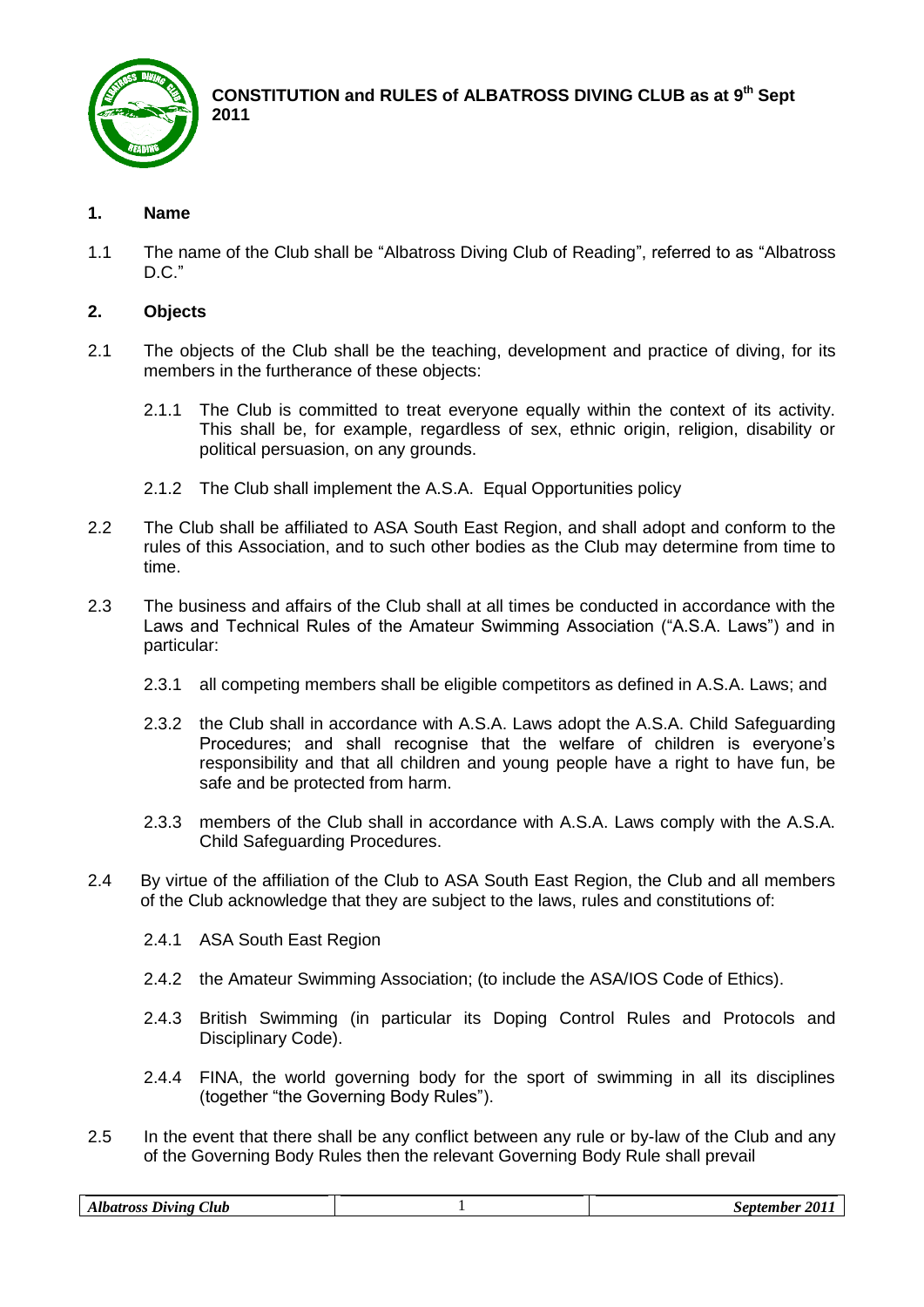# **3 Membership**

- 3.1 There shall be three categories of member of the Club:
	- Divers of 18 years and over
	- Divers of under 18 years of age (junior members)
	- Non- diving members
- 3.2 There shall be no restriction on membership of the Club, except that imposed by the coaches and Committee as being consistent with the Club being able to achieve its` objectives.
- 3.3 All persons who assist in any way with the club's activities shall become members of the club and hence of the A.S.A. and the relevant A.S.A. membership fee shall be paid. Assisting with the club's activities shall include, but not be restricted to, administrators, associate members, voluntary instructors, teachers and coaches, Committee members, helpers, Honorary members, life members, officers, patrons, Presidents, technical and nontechnical officials, temporary members, Vice Presidents and verifiers or tutors of the A.S.A's educational certificates.
- 3.4 Any person who wishes to become a member of the Club must submit a signed application to the Secretary (and in the case of a junior diver the application must be signed by the diver's parent or guardian). Election to membership shall be determined by the Membership Applications sub-committee but other person(s) authorised by the committee may make recommendation as to the applicant's acceptability. The Membership Applications sub-committee shall be required to give reasons for the refusal of any application for membership. Any person refused membership may seek a review of this decision before a review panel appointed by the Committee ("Review Panel") comprised of not less than three members (who may or may not be members of the Committee). The panel shall [wherever practicable] include one independent member nominated by the ASA South East Region. The person refused membership shall be entitled to make representations to the Review Panel. The procedures for review shall be at the discretion of the Review Panel whose decision shall be final and binding
- 3.5 The Club shall not refuse an application for membership on discriminatory grounds, whether in relation to ethnic origin, age, sex, religion, disability, political persuasion or sexual orientation
- 3.6 Each member shall be given a Handbook upon entry into the Club consisting of information of the Clubs` rules and code of conduct.
- 3.7 Subscriptions shall be set out by the Committee, and voted upon annually at the AGM.
- 3.8 Member of any learn to dive programme organised by the Club shall be signed on as "Associate Members" of the Club and shall therefore have no power to vote at any General Meeting, until accepted as a junior member of the club.

### **4 Subscription and Other Fees**

- 4.1 The member's subscription shall be determined from time to time by the Committee and the Committee shall in so doing make special provision for different classes of membership as the Annual General Meeting shall determine.
- 4.2 The monthly membership subscription shall be due on joining the Club and thereafter on the  $1<sup>st</sup>$  day of the month that the subscription is due.

| $\sim$<br>,,,<br>Albatross Diving "<br>Club | <b>201</b><br>September |
|---------------------------------------------|-------------------------|
|---------------------------------------------|-------------------------|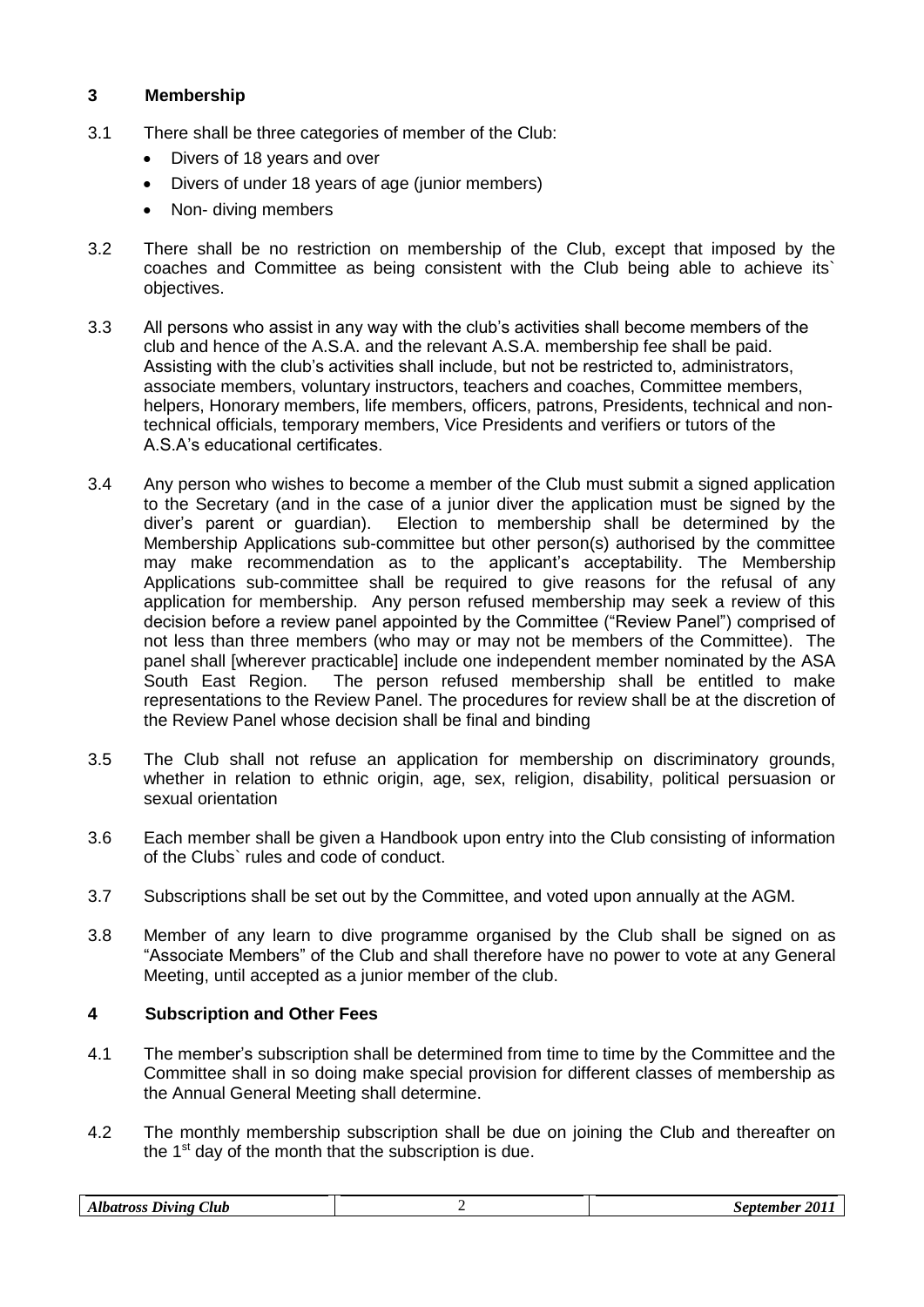- 4.3 Any member whose subscription is unpaid by the date falling 30 days after the due date for payment may be suspended by the Committee from some or all Club activities from a date to be determined by the Committee and until such payment is made
- 4.4 The Committee shall, from time to time, have the power to determine the annual membership subscription and other fees. This shall include the power to make such increase in the subscription as shall, where the Club pays the individual A.S.A. Membership Fees to the A.S.A. on behalf of members, be consequential upon an increase in individual A.S.A. membership fees. Any increase in subscriptions shall be advised to the members in writing with the reasons for any increase to be reported to the members at the next Annual General Meeting.

## **5 Resignation**

- 5.1 A member wishing to resign membership of the Club must give to the Secretary written notice of his resignation. A member's resignation shall only take effect when this (Rule 5.1) has been complied with.
- 5.2 Notwithstanding the provisions of Rule 5.1 above a member whose subscription is more than two months in arrear shall be deemed to have resigned. Where the membership of a member shall be terminated in this way he shall be informed in writing that he is no longer a member by notice handed to him or sent by post to his last known address.

## **6 Expulsion and other Disciplinary action**

- 6.1 The Committee may, if in its opinion it is in the interest of the Club, invite any member to resign his or her membership within a given period. Such a request shall be sent by registered post, and in the event the member fails to reply, or declines to resign, they shall be given the opportunity to defend their case at a special Committee meeting to be called for that purpose. At least one weeks notice of such a meeting must be given to the member. The Club in exercising this power shall comply with the provisions of Rules 6.2 and 6.3 below
- 6.2 The Club shall adopt and comply with the A.S.A. Guidelines for handling Internal Club Disputes ("the Guidelines") as the same may be revised from time to time. The Guidelines are set out as an Appendix to the A.S.A. Judicial Laws and appear in the A.S.A. Handbook. (A copy of the current Guidelines may be obtained from the A.S.A. Legal Affairs Department.)
- 6.3 A member may not be expelled or (subject to Rule 6.4 below) be made the subject of any other penalty unless the panel hearing the complaint shall by two thirds majority vote in favour of the expulsion of (or other penalty imposed upon) the member.
- 6.4 The Officers of the Club (or any person to whom the Committee shall delegate this power) may temporarily suspend or exclude a member from particular training sessions and/or wider club activities, when in their opinion; such action is in the interests of the Club. Where such action is taken the complaint will thereafter be dealt with in accordance with the Guidelines.

### **7 Committee**

7.1 The committee shall consist of Chairman, Secretary and Treasurer (The Executive Officers) a Coaches representative who shall be nominated by the coaching staff and elected at the A.G.M., and two other members. The Committee may also have at least one divers` representative, elected by the junior members. If the diver's representative is under 18 years he/she shall not have the power to vote at Committee Meetings.

| $\sim$<br>Albatross Diving<br>Club |  | <i>201</i><br>september |
|------------------------------------|--|-------------------------|
|------------------------------------|--|-------------------------|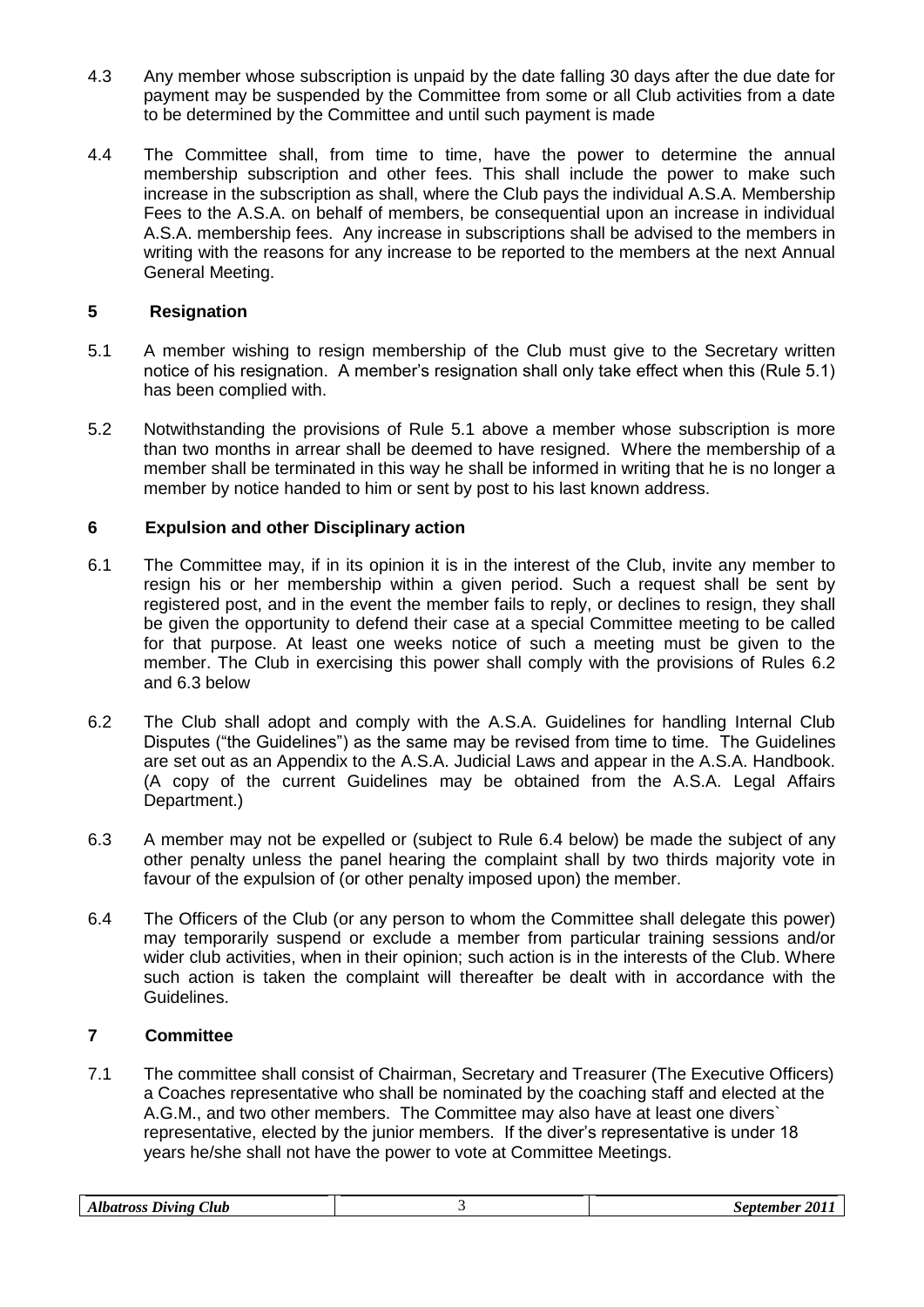- 7.2 The Committee members shall be proposed, seconded and elected by ballot at the Annual General Meeting each year and shall remain in office until their successors are elected at the next Annual General Meeting. Any vacancy occurring by resignation or otherwise may be filled by the Committee. Retiring members of the Committee shall be eligible for reelection. (See also 8.1)
- 7.3 Committee meetings shall be held not less than quarterly (save where the Committee itself shall by a simple majority resolve not to meet), and the quorum of that meeting shall be five Committee members (to include not less than one Executive Officer). The Chairman and the Secretary shall have discretion to call further meetings of the Committee if they consider it to be in the interests of the Club. The Secretary shall give all the members of the Committee not less than seven days oral or written notice of a meeting. Decisions of the Committee shall be made by a simple majority (and in the event of equality of votes the Chairman (or the acting Chairman of that meeting) shall have a casting or additional vote.) The Secretary, or in his/her absence a member of the Committee, shall take minutes.
- 7.4 In the event that a quorum is not present within thirty minutes of the published start time, a meeting shall stand adjourned to the time and date falling seven days after the date of the meeting, or such other date and time as may be determined by the Chairman. If a quorum is not present at the adjourned meeting then those Committee members attending may act for the purpose of calling a Special General Meeting of the members, to which the provisions as to minimum notice contained in Rule 11.1 shall not apply
- 7.5 In addition to the members so elected the Committee may co-opt 2 further members of the Club as necessary who shall serve until the next Annual General Meeting. Co-opted members shall be entitled to vote at the meetings of the Committee and shall be counted in establishing whether a quorum is present.
- 7.6 The Committee may from time to time appoint from among their number such subcommittees as they may consider necessary (and to remove (in whole or in part) or vary the terms of reference of such sub-committees) and may delegate to them such of the powers and duties of the Committee as the Committee may determine. All sub-committees shall periodically report their proceedings to the Committee and shall conduct their business in accordance with the directions of the Committee.
- 7.7 The Committee shall be responsible for the management of the Club and shall have the sole right of appointing and determining the terms and conditions of service of employees of the Club. The Committee shall have power to enter into contracts for the purposes of the Club on behalf of all the members of the Club. The Committee shall be responsible for ensuring that the Accounts of the Club for each financial year be examined by an independent examiner to be appointed by the members in General Meeting. The Committee shall also have power to make regulations and to settle disputed points not otherwise provided for in this Constitution.
- 7.8 The members of the Committee shall be indemnified by the members of the Club against all liabilities properly incurred by them in the management of the affairs of the Club.
- 7.9 The Committee shall maintain an Accident Book in which all accidents to club members at swimming related activities shall be recorded. Details of such accidents shall be reported to the A.S.A. Office. The Club shall make an annual return to the A.S.A. in the prescribed form

### **8 Officers and Honorary Members**

8.1 The Executive Officers and Committee of the Club shall be proposed, seconded and elected (by ballot) at the Annual General Meeting and shall hold office until the next Annual General Meeting when they shall retire. Any vacancy occurring by resignation or otherwise may be filled by the Committee. Retiring officers shall be eligible for re-election.

| Club<br>.<br>atrocc<br>Diving<br>$\Lambda$ ww<br>USS.<br>້້ | 2011<br>.onton<br>$\mathbb{R}$ mber<br>. |
|-------------------------------------------------------------|------------------------------------------|
|                                                             |                                          |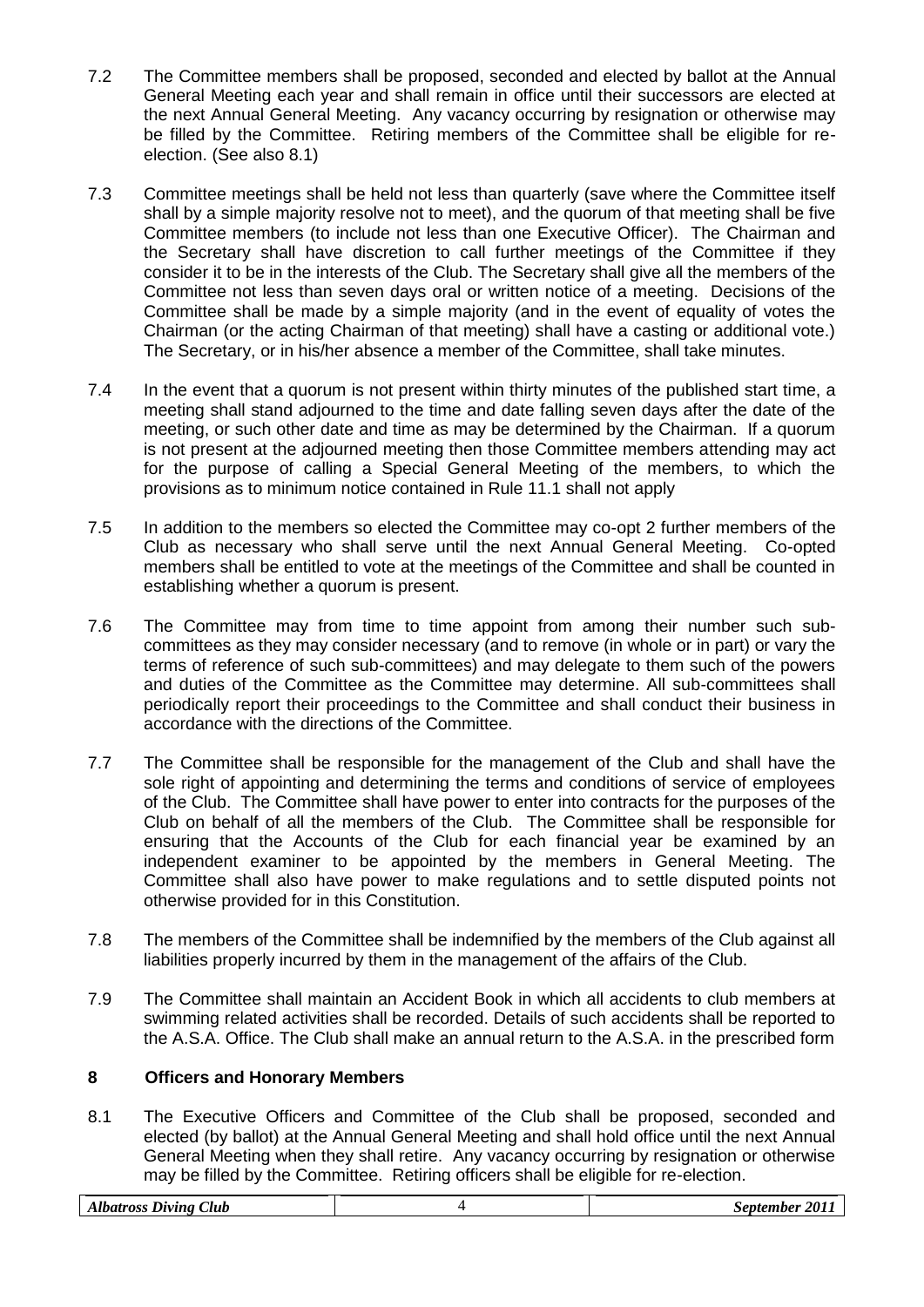- 8.2 The Annual General Meeting of the Club, if it thinks fit, may elect a President and Vice-Presidents. A President or Vice-President need not be a member of the association and on election shall, *ex officio,* be an honorary member of the Club and must be included in the Club's Annual Return of Members to the A.S.A.
- 8.3 The Committee may elect any person as an honorary member of the Club for such period as it thinks fit and they shall be entitled to all the privileges of membership except that they shall not be entitled to vote at meetings and serve as officers or on the Committee unless any such person shall have retained in addition his ordinary membership of the Club. Such honorary members must be included in the Club's annual return as to membership.

## **9 Annual General Meeting**

- 9.1 The Annual General Meeting of the Club shall be held each year on a date in May or June. The date for the Annual General Meeting shall be fixed by the Committee.
- 9.2 The purpose of the Annual General Meeting is to transact the following business:

9.2.1 to receive the Chairman's report of the activities of the Club during the previous year;

9.2.2 to receive and consider the accounts of the Club for the previous year and the report on the accounts of the independent examiner and the Treasurer's report as to the financial position of the Club.

9.2.3 to remove and elect the independent examiner (who must not be a member of the Committee or a member of the family of a member of the Committee) or confirm that he remain in office.

9.2.4 to elect the Executive Officers and other members of the Committee.

9.2.5 to decide on any resolution which may be duly submitted in accordance with Rule 9.3?

9.3 Nominations for election of members to any office or for membership of the Committee shall be made in writing by the proposer and seconded to the Secretary not later than  $10<sup>th</sup>$ April before the Annual General Meeting. The nominee shall be required to indicate in writing on the nomination form his willingness to stand for election. Notice of any resolution proposed to be moved at the Annual General Meeting shall be given in writing to the Secretary not later than  $10<sup>th</sup>$  April before the Annual General Meeting.

## **10 Special General Meeting**

10.1 A Special General Meeting may be called at any time by the Committee.

A Special General Meeting shall be called by the Secretary within 14 days of receipt by him of a requisition in writing signed by not less than 4 members entitled to attend and vote at a General Meeting or if greater such numbers as represents one-tenth in number of such members stating the purposes for which the meeting is required and the resolutions proposed. All discussions shall be only concerning the reasons as laid down in the requesting letter.

## **11 Procedure at the Annual and Special General Meetings**

11.1 The Secretary shall personally be responsible for the handing out or sending to each member at his last known address a written agenda giving notice of the date, time and place of the General Meeting together with the resolutions to be proposed thereat at least

| Club<br>$_{Diving}$<br><i><b>Albatross</b></i> |  | 2011<br><i>september</i> |
|------------------------------------------------|--|--------------------------|
|------------------------------------------------|--|--------------------------|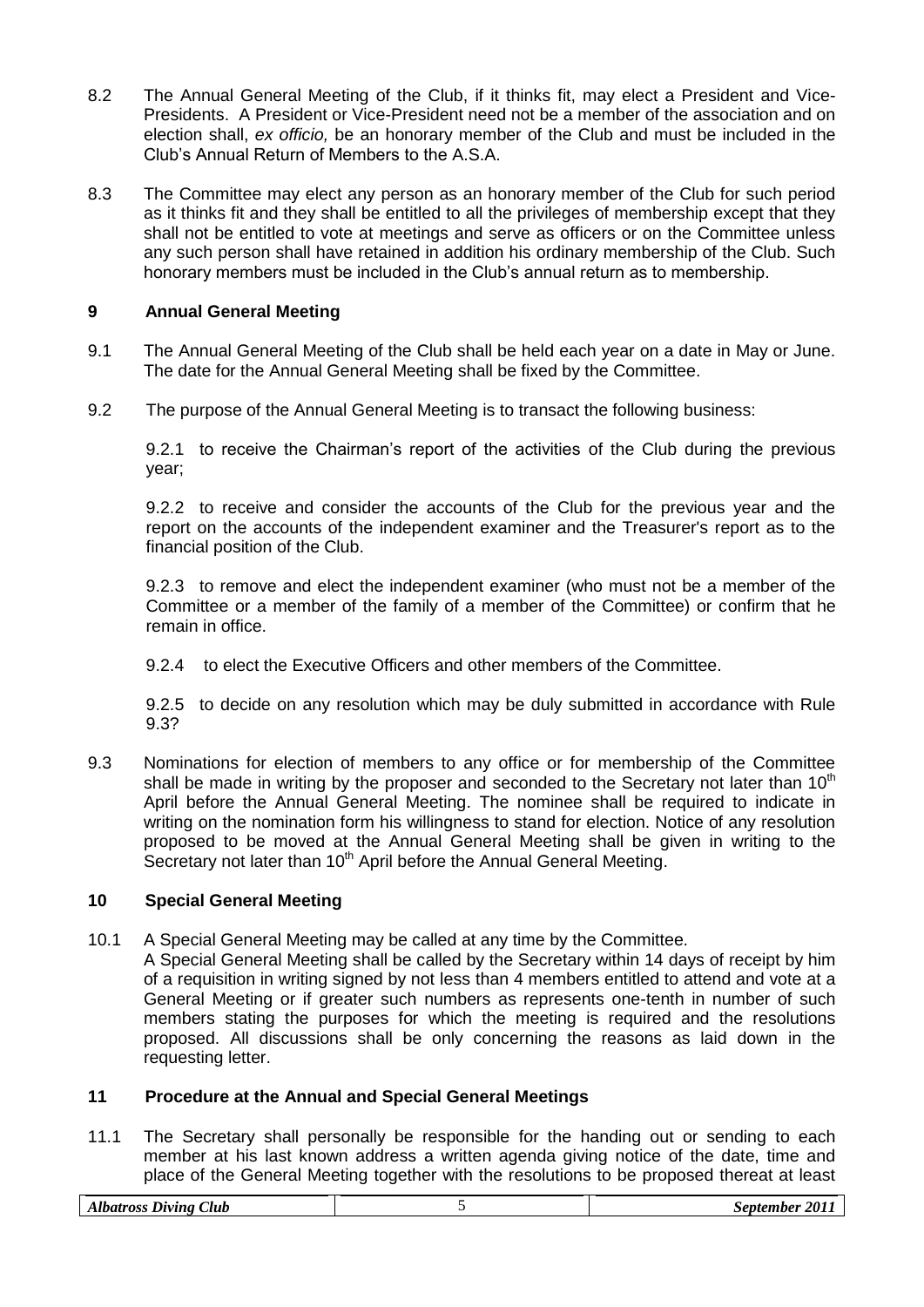14 days before the meeting and in the case of the Annual General Meeting a list of the nominees for the Committee posts and a copy of the examined accounts. The Secretary may, alternatively, with the agreement of member(s) concerned distribute these materials by e-mail or similar form of communication. The Notice of Meeting shall in addition wherever possible be displayed on the Club Notice Board where one exists.

- 11.2 The quorum for the Annual and Special General Meetings shall be 8 members entitled to attend and vote at the Meeting or (if greater) such number as represents one-tenth in number of such members.
- 11.3 The Chairman, or in his absence a member selected by the Committee, shall take the chair. Each member present shall have one vote and resolutions shall be passed by a simple majority. For the procedures for submitting resolutions to be considered at a General Meeting members are referred to Rule 9.3. In the event of an equality of votes the Chairman shall have a casting or additional vote. Only paid up members who have reached their 18<sup>th</sup> birthday shall be entitled to be heard and to vote on all matters. (Members who have not reached their  $18<sup>th</sup>$  birthday shall be entitled to be heard and vote only on those matters determined by the Chairman as matters concerning juniors, such as the election of club captains.) Associate Members have no power of vote.
- 11.4 The Secretary, or in his absence a member of the Committee, shall take minutes at the Annual and Special General Meetings.
- 11.5 The Chairman shall at all General Meetings have unlimited authority upon every question of order and shall be, for the purpose of such meeting, the sole interpreter of the Rules of the Club.

### **12 Alteration of the Rules and other Resolutions**

- 12.1 The rules may be altered by resolution at an Annual or Special General Meeting provided that the resolution is carried by a majority of at least two-thirds of members present and entitled to vote at the General Meeting. No amendment(s) to the rules shall become effective until such amendment(s) shall have been submitted to and validated by such person as is authorised to do so by the County Association/ASA South East Region.
- 12.2 Any member shall be entitled to put any proposal for consideration at any General Meeting provided the proposal in writing shall have been handed to or posted to the Secretary of the Club so as to be received by him/her not later than  $10<sup>th</sup>$  April in the case of the Annual General Meeting or, in the case of a Special General Meeting, 21 days before the date of the meeting and thereafter the Secretary shall supply a copy of the proposal or resolution to the members in the manner provided in Rule 11.1

### **13 By-Laws**

13.1 The Committee shall have power to make, repeal and amend such by-laws as they may from time to time consider necessary for the well being of the Club which by-laws, repeals and amendments shall have effect until set aside by the Committee or at a General Meeting.

### **14 Finance**

14.1 All moneys payable to the Club shall be received by the Treasurer and deposited in a bank account in the name of the Club. No sum shall be drawn from that account except by cheque signed by two of four signatories who shall be the Chairman, Secretary, Treasurer and Lead Coach. Any moneys not required for immediate use may be invested as the Committee in its discretion think fit.

| Club<br>Albatross Diving |  | $-201.$<br><i>september</i> |
|--------------------------|--|-----------------------------|
|--------------------------|--|-----------------------------|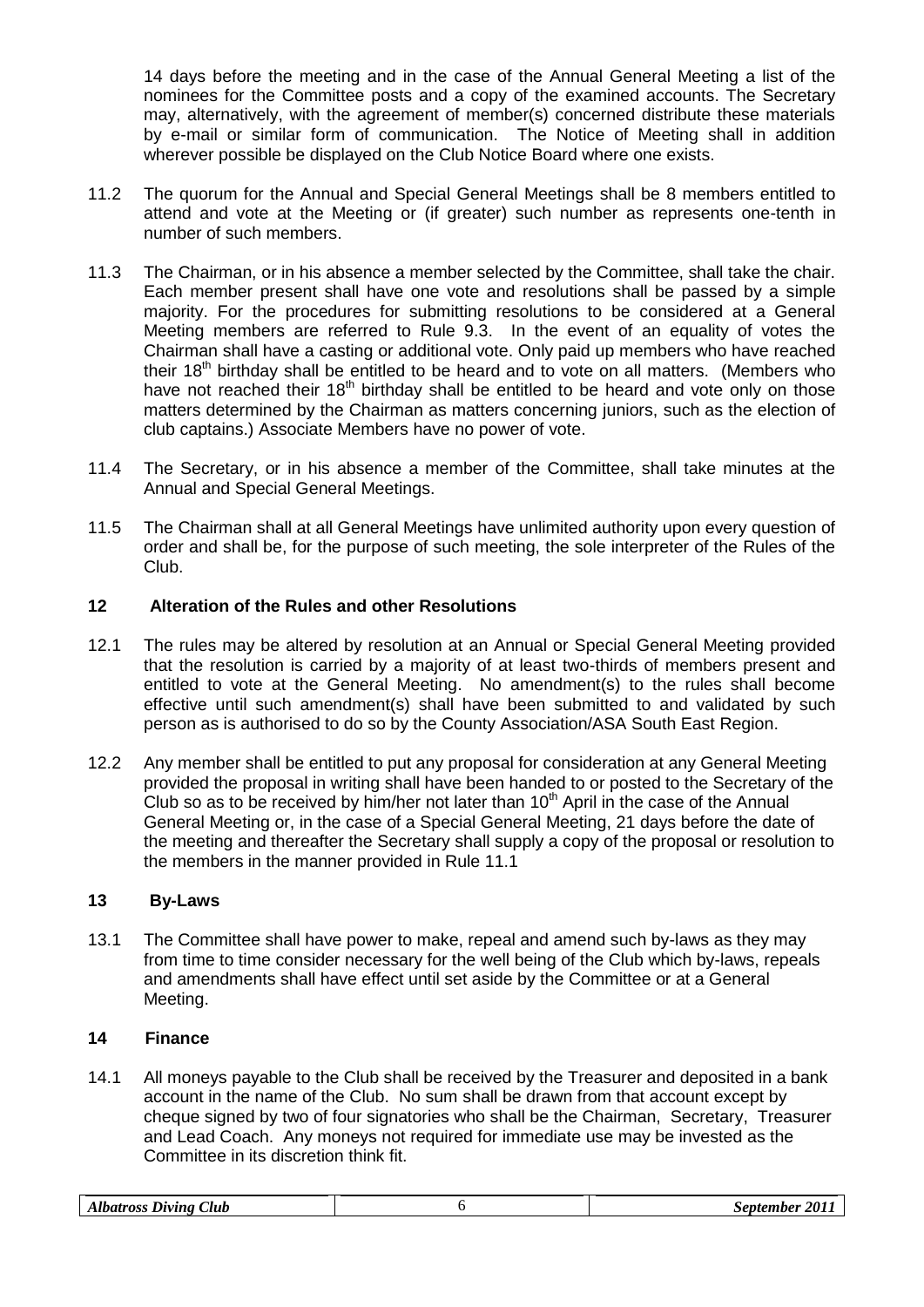- 14.2 The income and property of the Club shall be applied only in furtherance of the objects of the Club and no part thereof shall be paid by way of bonus, dividend or profit to any members of the Club, (save as set out in Rule 17.3.)
- 14.3 The Committee shall have power to authorise the payment of remuneration and expenses to any officer, member or employee of the Club and to any other person or persons for services rendered to the Club.
- 14.4 The financial transactions of the Club shall be recorded by the Treasurer in such manner as the Committee thinks fit.
- 14.5 The financial year of the Club shall be the period commencing on  $1<sup>st</sup>$  April and ending on 31<sup>st</sup> March .Any change to the financial year shall require the approval of the members in a General Meeting.
- 14.6 The Committee shall retain for a minimum period of six years all financial records relating to the club and copies of Minutes of all meetings.

### **15 Borrowing**

- 15.1 The Committee may borrow money on behalf of the Club for the purposes of the Club from time to time at their own discretion [up to such limits on borrowing as may be laid down from time to time by the General Meeting] for the general upkeep of the Club or with the prior approval of a General Meeting for any other expenditure, additions or improvements.
- 15.2 When so borrowing the Committee shall have power to raise in any way any sum or sums of money and to raise and secure the repayment of any sums or sums of money in such manner or on such terms and conditions as it thinks fit, and in particular by mortgage of or charge upon or by the issues of debentures charged upon all or any part of the property of the Club.
- 15.3 The Committee shall have no power to pledge the personal liability of any member of the Club for the repayment of any sums so borrowed.

#### **16 Property**

- 16.1 The property of the Club, other than cash at the bank, shall be vested in not more than four Custodians. They shall deal with the property as directed by resolution of the Committee and entry in the minute book shall be conclusive evidence of such a resolution.
- 16.2 The Custodians shall be elected at a General Meeting of the Club and shall hold office until death or resignation unless removed by a resolution passed at a General Meeting.
- 16.3 The Custodians shall be entitled to an indemnity out of the property of the Club for all expenses and other liabilities properly incurred by them in the discharge of their duties.

#### **17 Dissolution**

- 17.1 A resolution to dissolve the Club shall only be proposed at a General Meeting and shall be carried by a majority of at least three- quarters of the members present and entitled to vote. A specific date for the dissolution shall be included in the resolution.
- 17.2 The dissolution shall take effect from the date specified in the resolution and the members of the Committee shall be responsible for the winding-up of the assets and liabilities of the Club.
- 17.3 Any funds and other property remaining after the discharge of the debts and liabilities of the

| $\sim$<br>Club<br>Jivino<br>.<br>$-1$ | $\cdot$ 201.<br>.nn<br>mher. |
|---------------------------------------|------------------------------|
|                                       |                              |